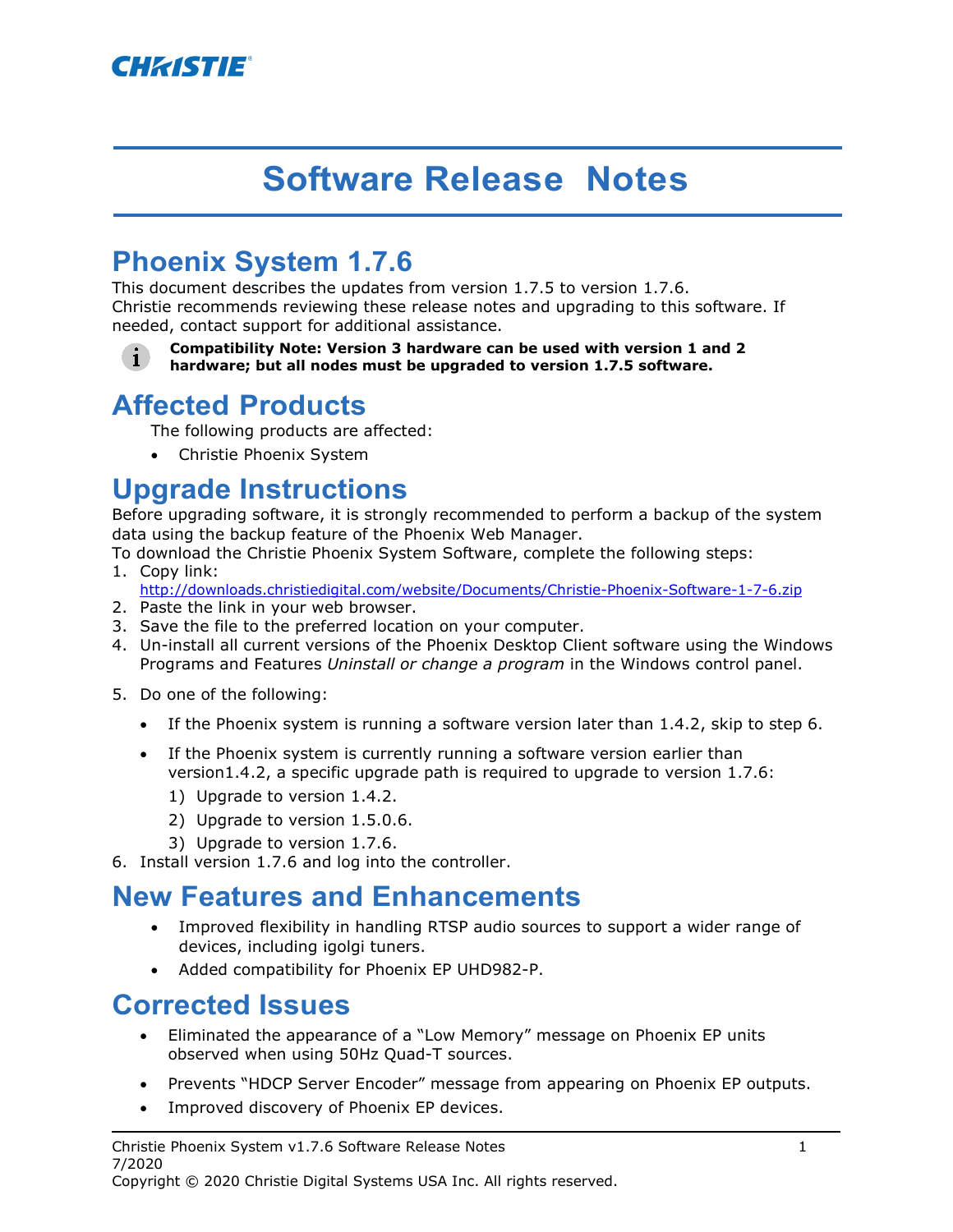

# **Known Issues**

- Audio is not routing via JSON API command until the associated source has been placed on the wall. Once the source is placed on a wall, the audio is routed.
- Grid Align tool does not operate effectively when using a cropped source. A cropped source floats free.
- While connected with KVM reachback into a source, (ctrl-alt-del) send key does not pass from the desktop simulator.
- When the VNC source loses connection, the last frame persists rather than presenting a Check Signal message.

# **Technical Support**

Technical support for Christie products is available at:

- North and South America: +1-800-221-8025 or *[Support.Americas@christiedigital.com](mailto:Support.Americas@christiedigital.com)*
- Europe, Middle East, and Africa: +44 (0) 1189 778111 or *[Support.EMEA@christiedigital.com](mailto:Support.EMEA@christiedigital.com)*
- Asia Pacific: +65 6877-8737 or *[Support.APAC@christiedigital.com](mailto:Support.APAC@christiedigital.com)*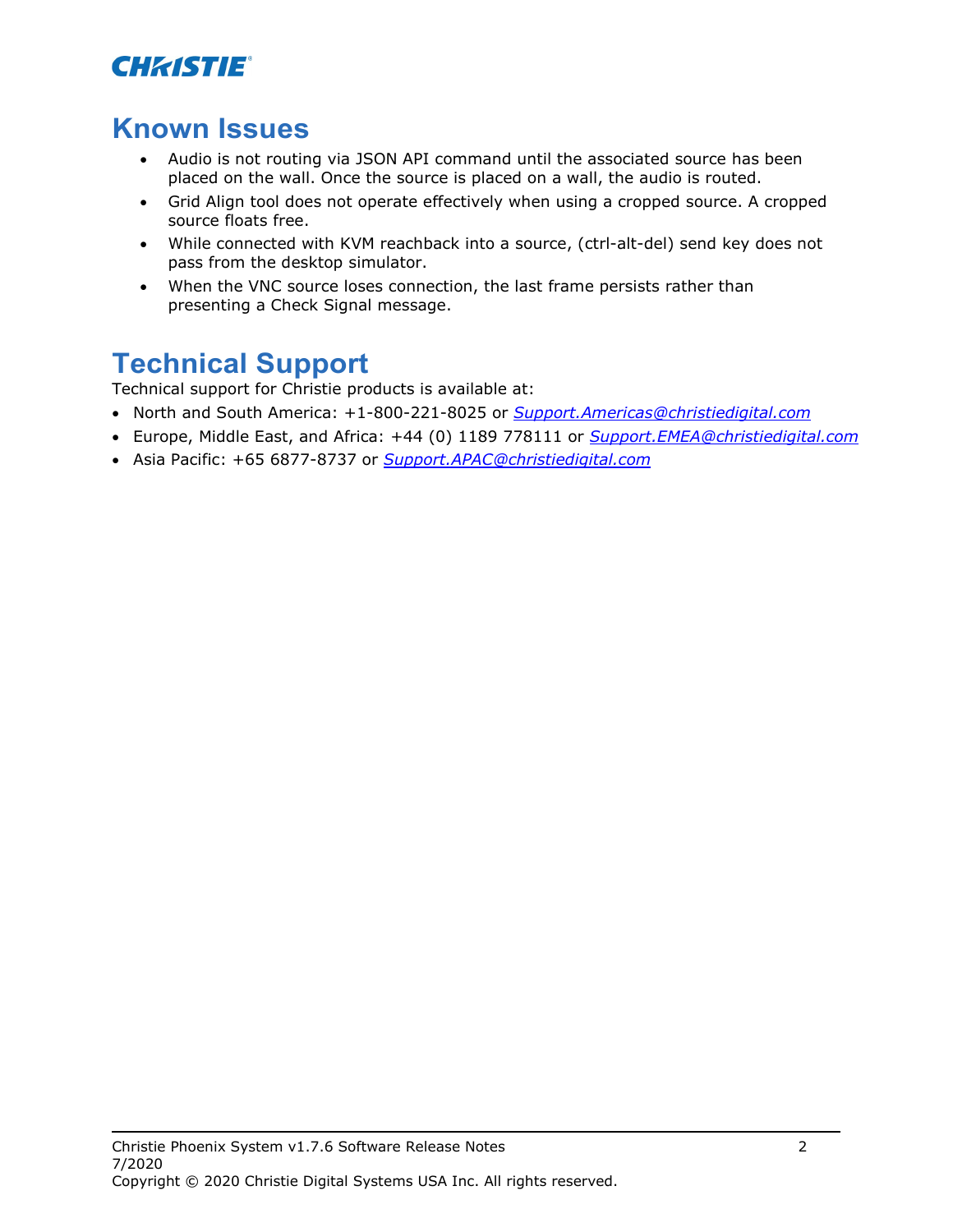

# **Software Release Notes**

# **Phoenix System 1.7.5**

This document describes the updates from version 1.7.4 to version 1.7.5. Christie recommends reviewing these release notes and upgrading to this software. If needed, contact support for additional assistance.

**Compatibility Note: Version 3 hardware can be used with version 1 and 2**   $\mathbf{i}$ **hardware; but all nodes must be upgraded to version 1.7.5 software.**

## **Affected Products**

The following products are affected:

• Christie Phoenix System

## **Upgrade Instructions**

Before upgrading software, it is strongly recommended to perform a backup of the system data using the backup feature of the Phoenix Web Manager.

To download the Christie Phoenix System Software, complete the following steps:

- 1. Copy link: http://downloads.christiedigital.com/website/Documents/Christie-Phoenix-Software-1-7-5.zip
- 2. Paste the link in your web browser.
- 3. Save the file to the preferred location on your computer.
- 4. Un-install all current versions of the Phoenix Desktop Client software using the Windows Programs and Features *Uninstall or change a program* in the Windows control panel.
- 5. Do one of the following:
	- If the Phoenix system is running a software version later than 1.4.2, skip to step [6.](#page-2-0)
	- If the Phoenix system is currently running a software version earlier than version1.4.2, a specific upgrade path is required to upgrade to version 1.7.5:
		- 1) Upgrade to version 1.4.2.
		- 2) Upgrade to version 1.5.0.6.
		- 3) Upgrade to version 1.7.5.
- 6. Install version 1.7.5 and log into the controller.

#### <span id="page-2-0"></span>**New Features and Enhancements**

• Made improvements to API response handling.

#### **Known Issues**

• Audio is not routing via JSON API command until the associated source has been placed on the wall. Once the source is placed on a wall, the issue is resolved.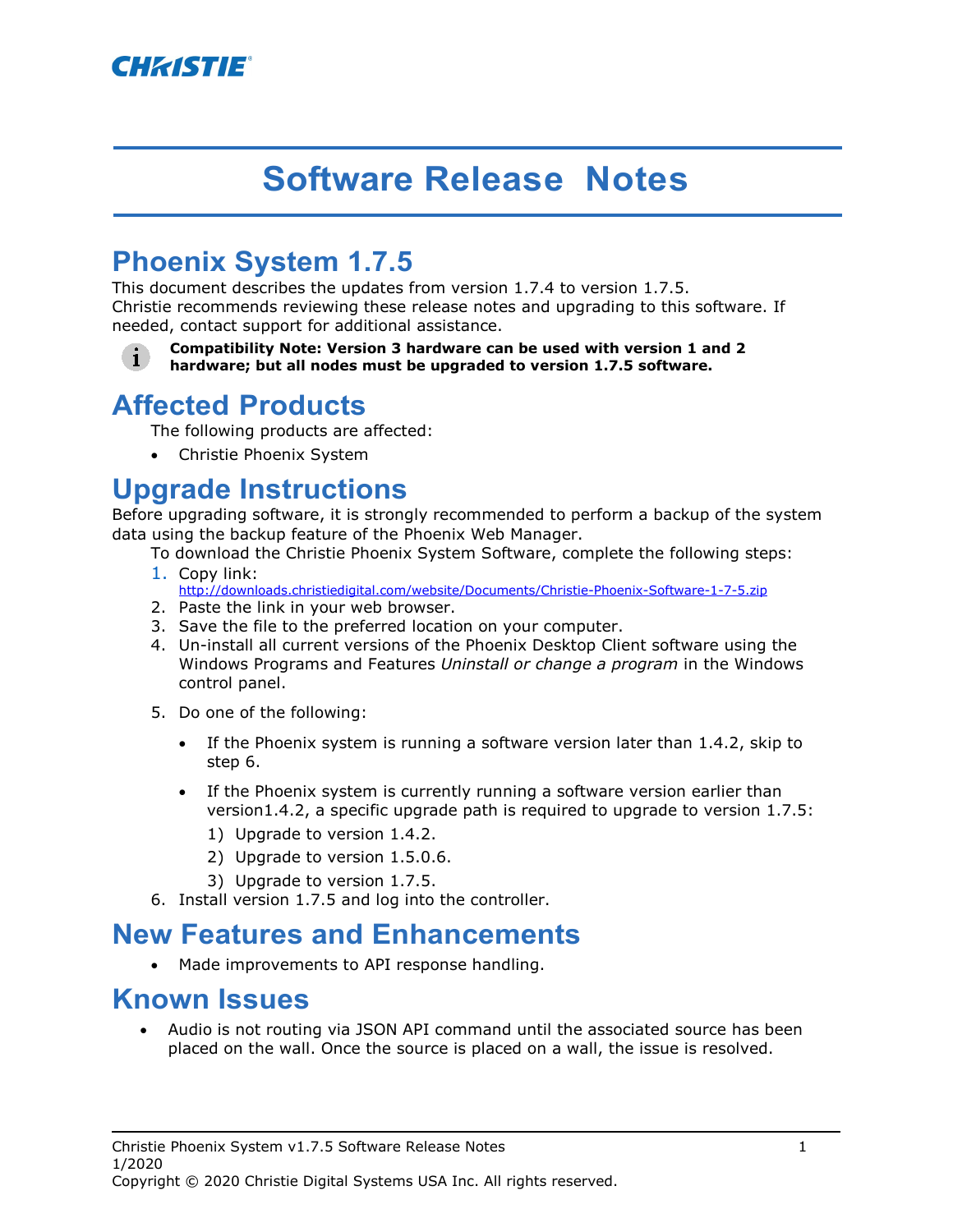## **CHRISTIE®**

## **Corrected Issues**

• Resolved an issue with Backchannel Master node showing green or frozen frames.

## **Technical Support**

Technical support for Christie products is available at:

- North and South America: +1-800-221-8025 or *[Support.Americas@christiedigital.com](mailto:Support.Americas@christiedigital.com)*
- Europe, Middle East, and Africa: +44 (0) 1189 778111 or *[Support.EMEA@christiedigital.com](mailto:Support.EMEA@christiedigital.com)*
- Asia Pacific: +65 6877-8737 or *[Support.APAC@christiedigital.com](mailto:Support.APAC@christiedigital.com)*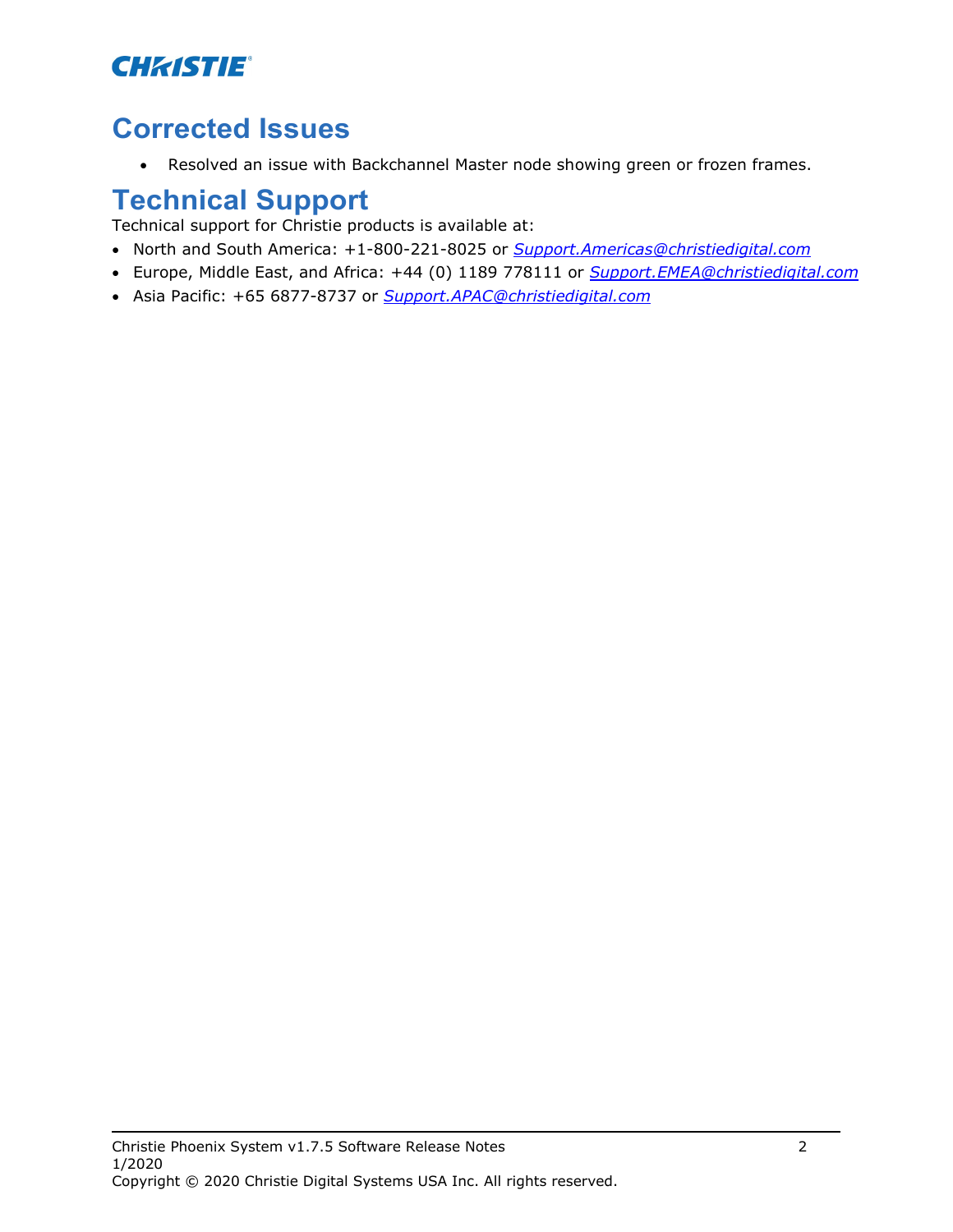

# **Software Release Notes**

#### **Phoenix System 1.7.4**

This document describes the updates from version 1.7.3 to version 1.7.4. Christie recommends reviewing these release notes and upgrading to this software. If needed, contact support for additional assistance.

#### **Affected Products**

The following products are affected:

• Christie Phoenix System

#### **Upgrade Instructions**

Before upgrading software, it is strongly recommended to perform a backup of the system data using the backup feature of the Phoenix Web Manager.

To download the Christie Phoenix System Software, complete the following steps:

- 1. Download the software from the Christie ShareFile: <https://christiedigitalsystems.sharefile.com/Authentication/Login> Shared Folders → Customer Downloads → Phoenix → Release → Archive → Version 1.7.4 (09-06-2019)
- 2. Save the file to the preferred location on your computer.
- 3. Un-install all current versions of the Phoenix Desktop Client software using the Windows Programs and Features *Uninstall or change a program* in the Windows control panel.
- 4. Do one of the following:
	- If the Phoenix system is running a software version later than 1.4.2, skip to step [5.](#page-4-0)
	- If the Phoenix system is currently running a software version earlier than version1.4.2, a specific upgrade path is required to upgrade to version 1.7.4:
		- 1) Upgrade to version 1.4.2.
		- 2) Upgrade to version 1.5.0.6.
		- 3) Upgrade to version 1.7.4.
- <span id="page-4-0"></span>5. Install version 1.7.4 and log into the controller.

#### **New Features and Enhancements**

- Improved H264 Decoder handling.
- Improved VNC logging and handling.

#### **Known Issues**

• Audio is not routing via JSON API command until the associated source has been placed on the wall. Once the source is placed on a wall, the issue is resolved.